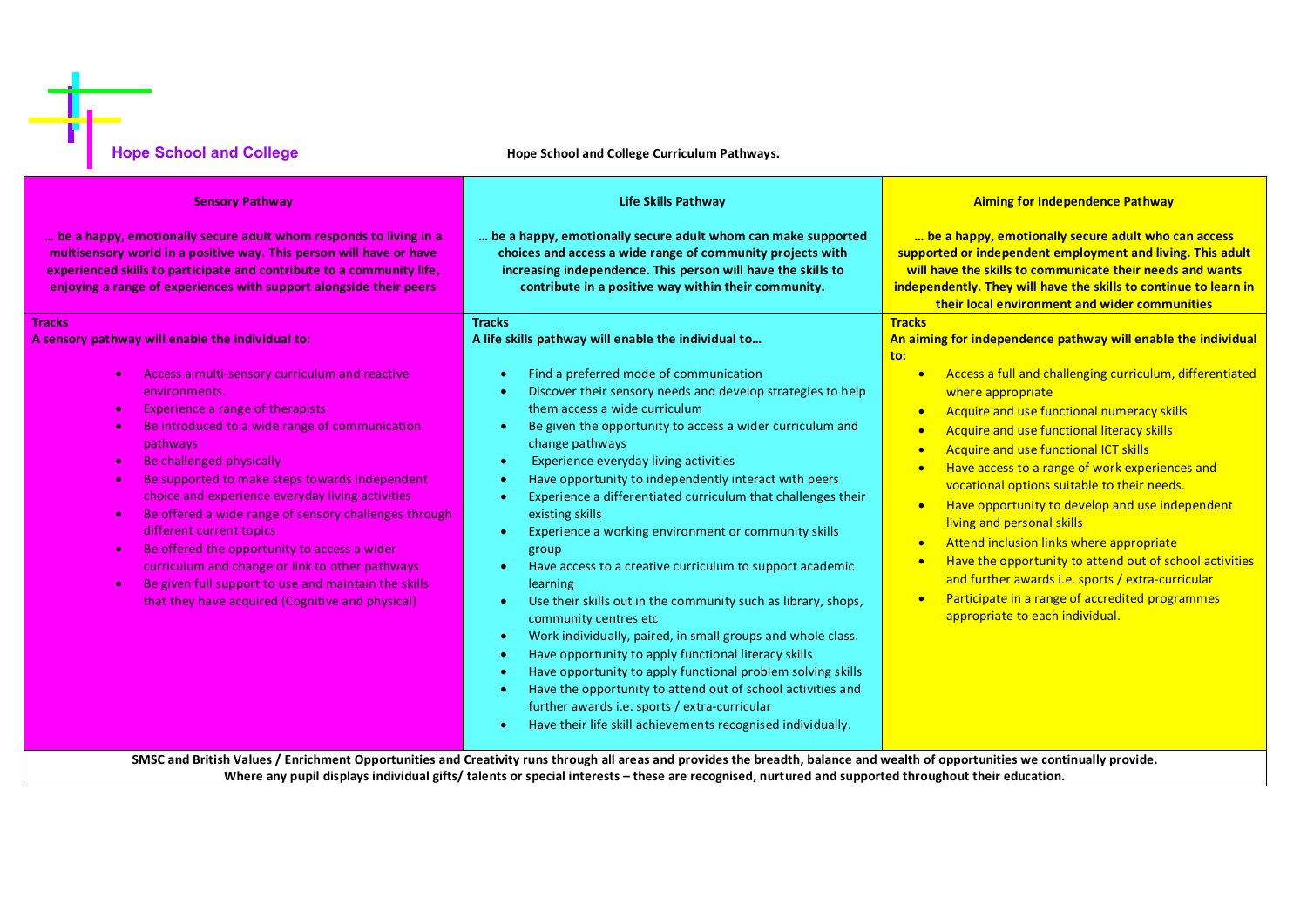| <b>SENSORY PATHWAY.</b>                                                                                                                                                                                                                                                                                                                                                                                                                                          |                                                                                                                                                                                                                                                                                                                                                                                                                                                                                                                 |                                                                                                                                                                    |                                                                                                                                                                                                                                                                                                                                      |                                                                                                                                                                                                                                                                                                                                                                                                                                                                                                                                                |  |
|------------------------------------------------------------------------------------------------------------------------------------------------------------------------------------------------------------------------------------------------------------------------------------------------------------------------------------------------------------------------------------------------------------------------------------------------------------------|-----------------------------------------------------------------------------------------------------------------------------------------------------------------------------------------------------------------------------------------------------------------------------------------------------------------------------------------------------------------------------------------------------------------------------------------------------------------------------------------------------------------|--------------------------------------------------------------------------------------------------------------------------------------------------------------------|--------------------------------------------------------------------------------------------------------------------------------------------------------------------------------------------------------------------------------------------------------------------------------------------------------------------------------------|------------------------------------------------------------------------------------------------------------------------------------------------------------------------------------------------------------------------------------------------------------------------------------------------------------------------------------------------------------------------------------------------------------------------------------------------------------------------------------------------------------------------------------------------|--|
| <b>E.Y.F.S.</b>                                                                                                                                                                                                                                                                                                                                                                                                                                                  | <b>PRIMARY</b>                                                                                                                                                                                                                                                                                                                                                                                                                                                                                                  | <b>SENIOR</b>                                                                                                                                                      | <b>POST 16.</b>                                                                                                                                                                                                                                                                                                                      | <b>OVERALL OUTCOME</b>                                                                                                                                                                                                                                                                                                                                                                                                                                                                                                                         |  |
|                                                                                                                                                                                                                                                                                                                                                                                                                                                                  | <b>Curriculum Delivery</b>                                                                                                                                                                                                                                                                                                                                                                                                                                                                                      |                                                                                                                                                                    |                                                                                                                                                                                                                                                                                                                                      | To develop into a happy, emotionally secure                                                                                                                                                                                                                                                                                                                                                                                                                                                                                                    |  |
| Fully integrated with mainstream<br>$\bullet$<br>pupils.<br>Each pupil individually tracked,<br>$\bullet$<br>monitored and assessed via<br>termly records and the Early<br><b>Years Framework.</b>                                                                                                                                                                                                                                                               | The curriculum is delivered through a mixture of class based lessons and additional therapies including<br>immersive room / rebound / warm water pool / sensory /eye gaze / physiotherapy<br>Sessions are sensory based and promote communication and choice making.<br>$\bullet$<br>Interactive studio promote developing awareness for cause and effect and developing visual skills<br>$\bullet$<br>Pupils and students are assessed through engagement steps and appropriate accredited routes<br>$\bullet$ |                                                                                                                                                                    |                                                                                                                                                                                                                                                                                                                                      | adult whom responds to living in a<br>multisensory world in a positive way.<br>To have the skills to participate and contribute<br>to community life, enjoying a range of<br>experiences with support alongside their<br>peers.<br>A sensory pathway enables :<br>• Access a multi-sensory curriculum and                                                                                                                                                                                                                                      |  |
|                                                                                                                                                                                                                                                                                                                                                                                                                                                                  | Approach                                                                                                                                                                                                                                                                                                                                                                                                                                                                                                        |                                                                                                                                                                    |                                                                                                                                                                                                                                                                                                                                      |                                                                                                                                                                                                                                                                                                                                                                                                                                                                                                                                                |  |
| <b>Active learning through</b><br>$\bullet$<br>continuous provision both indoor<br>and outdoor, playing, creating,<br>exploring and thinking skills<br>Multi- sensory / communication /<br>$\bullet$<br>sensory processing / play therapy<br>as appropriate<br>Visual/hearing input<br>$\bullet$<br><b>Computing: Switches / Touch</b><br>$\bullet$<br><b>Screen /iPad</b><br><b>Immersive Rom</b><br>$\bullet$<br>All pupils follow E.Y. framework<br>$\bullet$ | Strong focus on pupil led learning balanced through adult led and pupil initiated learning<br><b>Making choices</b><br>Multi-sensory<br>Intensive interaction<br>Visual impairment work<br>$\bullet$<br>Use of ICT - switches / touch screen / PODD / Eye Gaze / Immersive room<br><b>Rebound Therapy</b><br><b>Communication sessions</b><br><b>Warm Water pool activities</b>                                                                                                                                 |                                                                                                                                                                    |                                                                                                                                                                                                                                                                                                                                      | • Experience a range of therapists<br>• Be introduced to a wide range of<br>communication pathways<br>• Be challenged physically<br>• Be supported to make steps towards<br>independent choice and experience everyday<br>living activities<br>• Be offered a wide range of sensory challenges<br>through different current topics<br>• Be offered the opportunity to access a wider<br>curriculum and change or link to other<br>pathways<br>• Be given full support to use and maintain the<br>skills that they have acquired (Cognitive and |  |
|                                                                                                                                                                                                                                                                                                                                                                                                                                                                  | <b>Communication Strategies</b>                                                                                                                                                                                                                                                                                                                                                                                                                                                                                 |                                                                                                                                                                    |                                                                                                                                                                                                                                                                                                                                      | physical)                                                                                                                                                                                                                                                                                                                                                                                                                                                                                                                                      |  |
| Intensive interaction<br>Cause and effect development<br><b>Early communication indicators including</b><br>eye gaze<br><b>Objects of Reference</b><br><b>PECS / Photographs</b>                                                                                                                                                                                                                                                                                 | Intensive interaction<br>Cause and effect development<br><b>Early communication indicators</b><br>including eye gaze<br><b>Objects of Reference</b><br><b>PECS</b> / Photographs                                                                                                                                                                                                                                                                                                                                | Intensive interaction<br>Cause and effect development<br>Early communication indicators<br>including eye gaze<br><b>Objects of Reference</b><br>PECS / Photographs | Intensive interaction<br>Cause and effect development<br>Early communication indicators including<br>eye gaze<br><b>Objects of Reference</b><br>PECS / Photographs                                                                                                                                                                   |                                                                                                                                                                                                                                                                                                                                                                                                                                                                                                                                                |  |
|                                                                                                                                                                                                                                                                                                                                                                                                                                                                  |                                                                                                                                                                                                                                                                                                                                                                                                                                                                                                                 |                                                                                                                                                                    | SMSC and British Values / Enrichment Opportunities and Creativity runs through all areas and provides the breadth, balance and wealth of opportunities we continually provide.<br>Where any pupil displays individual gifts/ talents or special interests – these are recognised, nurtured and supported throughout their education. |                                                                                                                                                                                                                                                                                                                                                                                                                                                                                                                                                |  |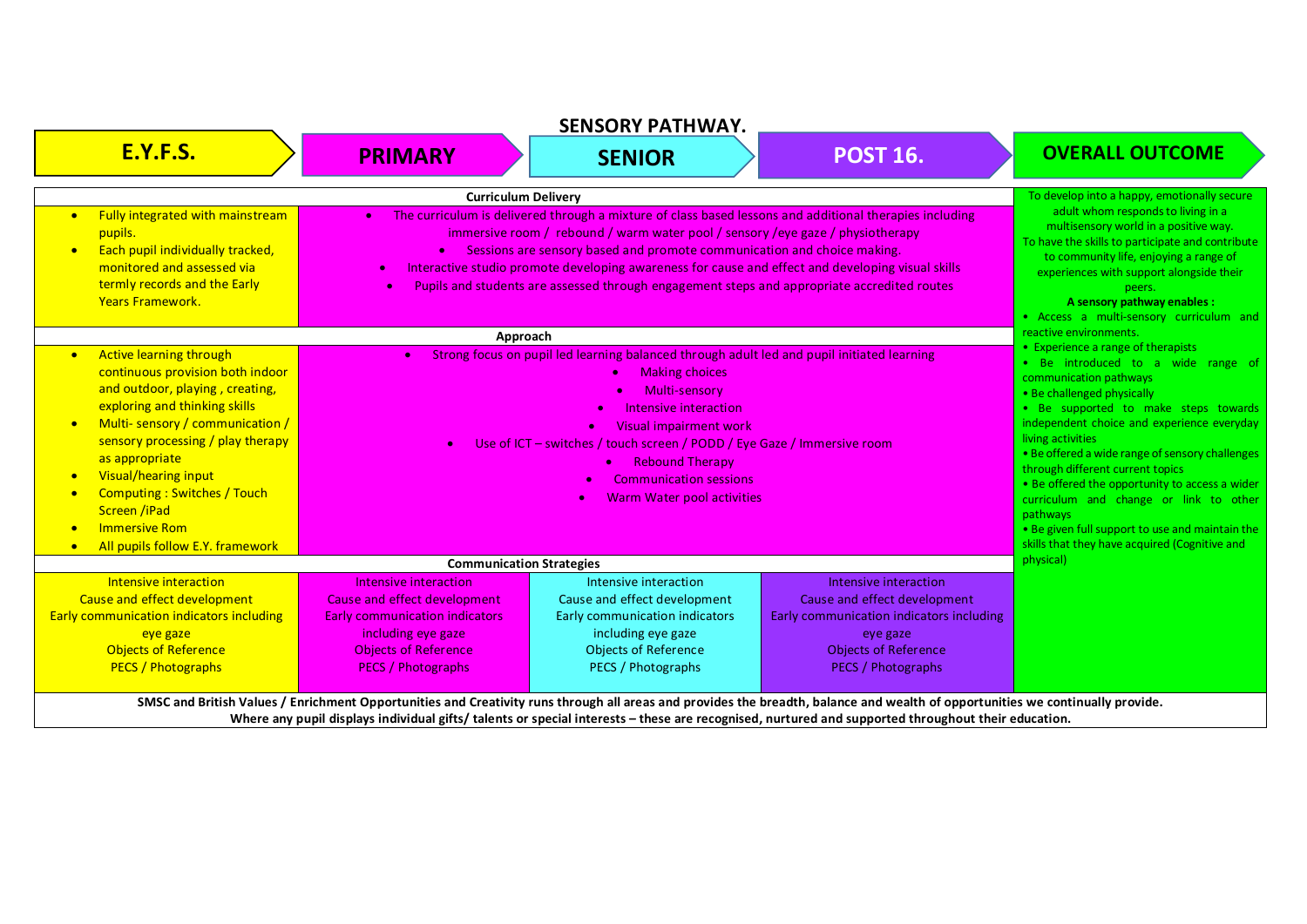| LIFE SKILL PATHWAY.                                                                                                                                                                                                                                                                                                                                                                                        |                                                                                                                                                                                                                                                                                                                                         |                                                                                                                                                                                         |                                                                                                                                                                                                                                  |                                                                                                                                                                                                                                                                                                                                                                                                                                                                                       |  |
|------------------------------------------------------------------------------------------------------------------------------------------------------------------------------------------------------------------------------------------------------------------------------------------------------------------------------------------------------------------------------------------------------------|-----------------------------------------------------------------------------------------------------------------------------------------------------------------------------------------------------------------------------------------------------------------------------------------------------------------------------------------|-----------------------------------------------------------------------------------------------------------------------------------------------------------------------------------------|----------------------------------------------------------------------------------------------------------------------------------------------------------------------------------------------------------------------------------|---------------------------------------------------------------------------------------------------------------------------------------------------------------------------------------------------------------------------------------------------------------------------------------------------------------------------------------------------------------------------------------------------------------------------------------------------------------------------------------|--|
| <b>E.Y.F.S.</b>                                                                                                                                                                                                                                                                                                                                                                                            | <b>PRIMARY</b>                                                                                                                                                                                                                                                                                                                          | <b>SENIOR</b>                                                                                                                                                                           | <b>POST 16.</b>                                                                                                                                                                                                                  | <b>OVERALL OUTCOME</b>                                                                                                                                                                                                                                                                                                                                                                                                                                                                |  |
| Fully integrated with mainstream<br>$\bullet$<br>pupils.<br>Each pupil individually tracked,<br>$\bullet$<br>monitored and assessed via<br>termly records and the Early<br><b>Years Framework.</b>                                                                                                                                                                                                         | <b>Curriculum Delivery</b><br><b>Differentiated groups</b><br>$\bullet$<br>where the National<br>Curriculum is followed<br>though discreet subject<br>following a topic focus.<br><b>Cross curricular links are</b><br>$\bullet$<br>encouraged                                                                                          | Differentiated groups<br>where the National<br>Curriculum is followed<br>though discreet subject<br>following a topic focus.<br>Cross curricular links are<br>encouraged as are the use | Differentiated groups based on<br>$\bullet$<br>functional skills.<br>Some students access external<br>$\bullet$<br>provision through local<br>providers in preparation for<br>transition at Year 14<br>Students are assessed via | To develop into a happy, emotionally secure<br>adult who can make supported choices and<br>access a wide range of activities and projects<br>with increasing independence.<br>To have the skills to contribute in a positive<br>way within the community.<br>A Life Skills pathway enables:<br>-Find a preferred mode of communication<br>-Discover their sensory needs and develop                                                                                                   |  |
|                                                                                                                                                                                                                                                                                                                                                                                                            | <b>Pupils are assessed via</b><br>$\bullet$<br>engagement steps and into<br>early progression steps<br>Approach                                                                                                                                                                                                                         | of functional skills<br>Some students access<br>mainstream inclusion as<br>appropriate<br>Students are assessed via<br>$\bullet$<br>engagement steps and into<br>progression steps      | accredited routes                                                                                                                                                                                                                | strategies to help me access a wide curriculum<br>-Be given the opportunity to access a wider<br>curriculum and change pathways<br>-Experience everyday living activities<br>-Have opportunity to independently interact<br>with peers<br>-Experience a differentiated curriculum that<br>challenges their existing skills<br>-Experience a working environment or                                                                                                                    |  |
| <b>Active learning through</b><br>$\bullet$                                                                                                                                                                                                                                                                                                                                                                | <b>National Curriculum is</b><br>$\bullet$                                                                                                                                                                                                                                                                                              | Follow the same approach<br>$\bullet$                                                                                                                                                   | Accreditations and learning will                                                                                                                                                                                                 | community skills group                                                                                                                                                                                                                                                                                                                                                                                                                                                                |  |
| continuous provision both indoor<br>and outdoor, playing, creating,<br>exploring and thinking skills<br>Multi-sensory / communication /<br>$\bullet$<br>sensory processing / play therapy<br>as appropriate<br>Visual/hearing input<br>$\bullet$<br><b>Computing: Switches / Touch</b><br>$\bullet$<br>Screen /iPad<br><b>Immersive Room</b><br>$\bullet$<br>All pupils follow E.Y. framework<br>$\bullet$ | adapted in a creative way<br>and delivered through a<br>more formal approach with<br>adult supported learning.<br><b>Sensory integration</b><br>$\bullet$<br>techniques meet the needs<br>of relevant pupils on an<br>individual basis<br>Use of switches /<br>$\bullet$<br>communication aids / iPads<br>/PODD etc support<br>progress | although experiences<br>offered reflect the age and<br>life experiences of each<br>individual.                                                                                          | involve more 'real-life' skills<br>and more external providers<br>are introduced in preparation<br>for transition at Post 19<br>Work experience offered<br>$\bullet$<br>through enterprise                                       | -Have access to a creative curriculum to<br>support academic learning<br>-Use their skills out in the community such as<br>library, shops, community centres etc<br>-Work individually, paired, in small groups and<br>whole class.<br>-Have opportunity to apply functional literacy<br>skills<br>-Have opportunity to apply functional<br>problem-solving skills<br>Have the opportunity to attend out of school<br>activities and further awards i.e. sports /<br>extra-curricular |  |
|                                                                                                                                                                                                                                                                                                                                                                                                            | <b>Communication Strategies</b>                                                                                                                                                                                                                                                                                                         |                                                                                                                                                                                         |                                                                                                                                                                                                                                  |                                                                                                                                                                                                                                                                                                                                                                                                                                                                                       |  |
| Pecs / Symbols / signing<br><b>Photographs of Reference</b><br><b>Speaking &amp; Listening</b>                                                                                                                                                                                                                                                                                                             | Pecs / Symbols / signing<br><b>Photographs of Reference</b><br><b>Speaking &amp; Listening</b>                                                                                                                                                                                                                                          | Pecs / Symbols / signing<br>Photographs of Reference<br>Speaking & Listening                                                                                                            | Pecs / Symbols / signing<br>Photographs of Reference<br>Speaking & listening                                                                                                                                                     |                                                                                                                                                                                                                                                                                                                                                                                                                                                                                       |  |
| SMSC and British Values / Enrichment Opportunities and Creativity runs through all areas and provides the breadth, balance and wealth of opportunities we continually provide.<br>Where any pupil displays individual gifts/ talents or special interests - these are recognised, nurtured and supported throughout their education.                                                                       |                                                                                                                                                                                                                                                                                                                                         |                                                                                                                                                                                         |                                                                                                                                                                                                                                  |                                                                                                                                                                                                                                                                                                                                                                                                                                                                                       |  |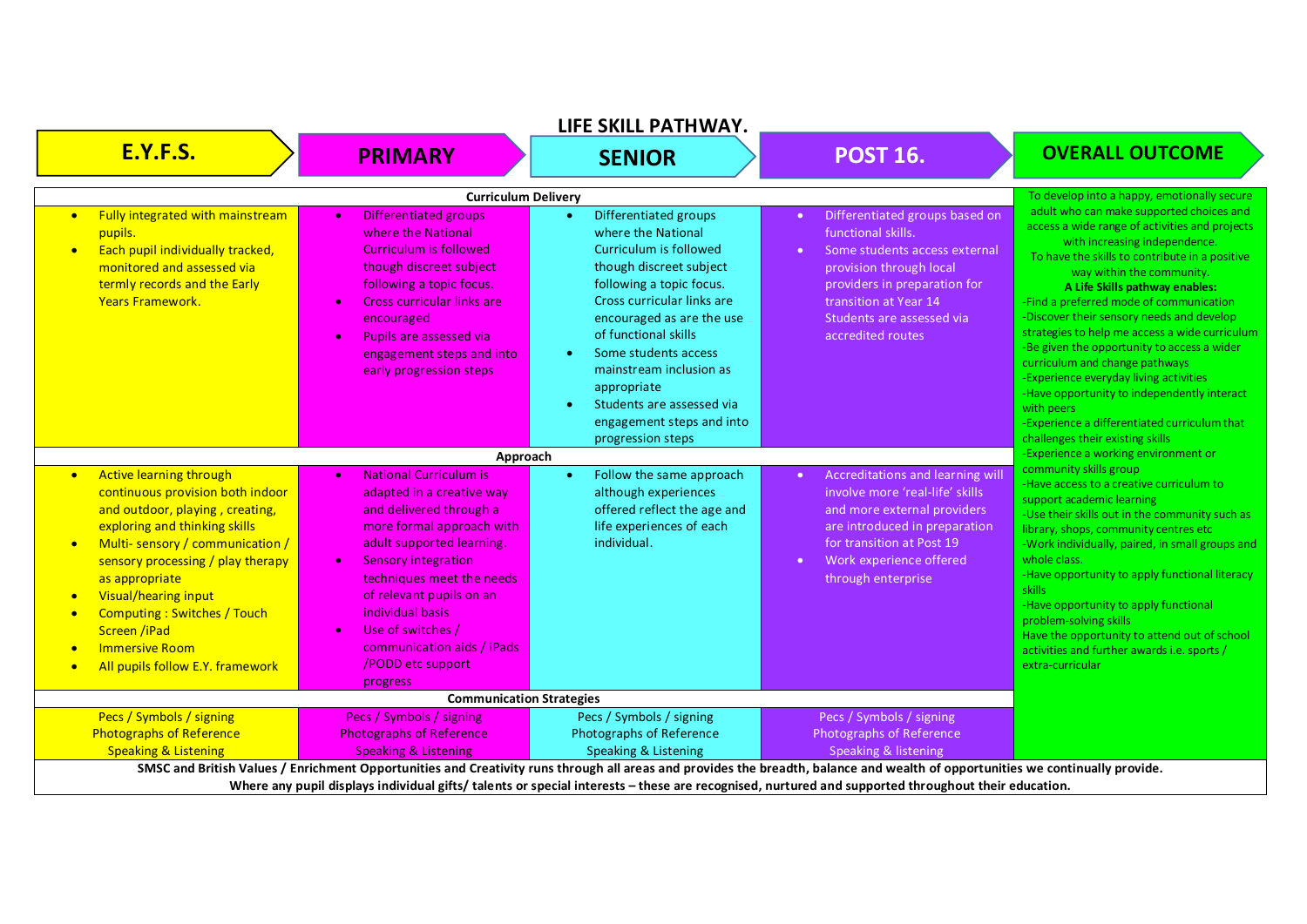## **Aiming for Independence Pathway**

| <b>E.Y.F.S.</b>                                                                                                                                                                                                                                                                                                                                                                                                                                           | <b>PRIMARY</b>                                                                                                                                                                                                                                                                                                                                                                                                                                                                                                                                                                                                   | <b>SENIOR</b>                                                                                                                                                                                                                                                                                                                                                      | <b>POST 16.</b>                                                                                                                                                                                                                                                                                                                                                          | <b>OVERALL OUTCOME</b>                                                                                                                                                                                                                                                                                                                                                                                                                                                                                                                                                                                            |
|-----------------------------------------------------------------------------------------------------------------------------------------------------------------------------------------------------------------------------------------------------------------------------------------------------------------------------------------------------------------------------------------------------------------------------------------------------------|------------------------------------------------------------------------------------------------------------------------------------------------------------------------------------------------------------------------------------------------------------------------------------------------------------------------------------------------------------------------------------------------------------------------------------------------------------------------------------------------------------------------------------------------------------------------------------------------------------------|--------------------------------------------------------------------------------------------------------------------------------------------------------------------------------------------------------------------------------------------------------------------------------------------------------------------------------------------------------------------|--------------------------------------------------------------------------------------------------------------------------------------------------------------------------------------------------------------------------------------------------------------------------------------------------------------------------------------------------------------------------|-------------------------------------------------------------------------------------------------------------------------------------------------------------------------------------------------------------------------------------------------------------------------------------------------------------------------------------------------------------------------------------------------------------------------------------------------------------------------------------------------------------------------------------------------------------------------------------------------------------------|
| Fully integrated with mainstream<br>$\bullet$<br>pupils.<br>Each pupil individually tracked,<br>$\bullet$<br>monitored and assessed via<br>termly records and the Early<br><b>Years Framework.</b>                                                                                                                                                                                                                                                        | <b>Curriculum Delivery</b><br>Cross curricular links are encouraged<br>$\bullet$<br>Pupils are assessed via progression steps / Accredited routes / Entry Level / GCSE where appropriate<br>Differentiated groups where the National Curriculum is followed though discreet subject following a topic focus.<br>Cross curricular links are encouraged as are the use of functional skills<br>Some students access mainstream inclusion as appropriate<br>Some students access external provision through local providers in preparation for transition at Year 14<br>Students are assessed via accredited routes | To develop into a happy, emotionally secure<br>adult who can access supported or<br>independent employment and living. They will<br>have the skills to communicate their needs<br>and wants independently and continue to<br>learn in their local environment and wider<br>community<br>To have the skills to contribute in a positive<br>way within the community |                                                                                                                                                                                                                                                                                                                                                                          |                                                                                                                                                                                                                                                                                                                                                                                                                                                                                                                                                                                                                   |
| <b>Active learning through</b><br>$\bullet$<br>continuous provision both indoor<br>and outdoor, playing, creating,<br>exploring and thinking skills<br>Multi-sensory / communication /<br>$\bullet$<br>sensory processing / play therapy<br>as appropriate<br><b>Visual/hearing input</b><br>$\bullet$<br><b>Computing: Switches / Touch</b><br><b>Screen /iPad</b><br><b>Immersive Rom</b><br>$\bullet$<br>All pupils follow E.Y. framework<br>$\bullet$ | Approach<br><b>National Curriculum is</b><br>adapted in a creative way<br>and delivered through a<br>more formal approach<br>with adult supported<br>learning.<br>Inclusion opportunities are<br>accessed where<br>appropriate                                                                                                                                                                                                                                                                                                                                                                                   | Preparation and<br>$\bullet$<br>development re: Entry level<br>qualifications and<br>independent living skills.                                                                                                                                                                                                                                                    | Preparation for adulthood and<br>$\bullet$<br>life within the community.<br>Preparing lunches for the local<br>$\bullet$<br>community and running a café<br>for the local community<br>Where appropriate, access<br>$\bullet$<br>independent travel<br>Access to work experience<br>$\bullet$<br>including volunteering and<br>supported employment where<br>appropriate | -Access a full and challenging curriculum,<br>differentiated where appropriate<br>-Acquire and use functional numeracy skills<br>-Acquire and use functional literacy skills<br>-Acquire and use functional ICT skills<br>-Have access to a range of work experiences<br>and vocational options suitable to my needs.<br>-Have opportunity to develop and use<br>independent living and personal skills<br>-Attend inclusion links where appropriate<br>-Have the opportunity to attend out of school<br>activities and further awards i.e. sports /<br>extra-curricular<br>-Participate in a range of accredited |
| <b>Communication Strategies</b>                                                                                                                                                                                                                                                                                                                                                                                                                           |                                                                                                                                                                                                                                                                                                                                                                                                                                                                                                                                                                                                                  |                                                                                                                                                                                                                                                                                                                                                                    |                                                                                                                                                                                                                                                                                                                                                                          | programmes appropriate to each individual.                                                                                                                                                                                                                                                                                                                                                                                                                                                                                                                                                                        |
| Pecs / Symbols<br><b>Signing</b><br><b>Speaking and listening</b>                                                                                                                                                                                                                                                                                                                                                                                         |                                                                                                                                                                                                                                                                                                                                                                                                                                                                                                                                                                                                                  | Pecs / Symbols<br><b>Signing</b><br><b>Speaking &amp; Listening</b>                                                                                                                                                                                                                                                                                                | SMSC and British Values / Enrichment Opportunities and Creativity runs through all areas and provides the breadth, balance and wealth of opportunities we continually provide.                                                                                                                                                                                           |                                                                                                                                                                                                                                                                                                                                                                                                                                                                                                                                                                                                                   |
|                                                                                                                                                                                                                                                                                                                                                                                                                                                           |                                                                                                                                                                                                                                                                                                                                                                                                                                                                                                                                                                                                                  |                                                                                                                                                                                                                                                                                                                                                                    | Where any pupil displays individual gifts/ talents or special interests - these are recognised, nurtured and supported throughout their education.                                                                                                                                                                                                                       |                                                                                                                                                                                                                                                                                                                                                                                                                                                                                                                                                                                                                   |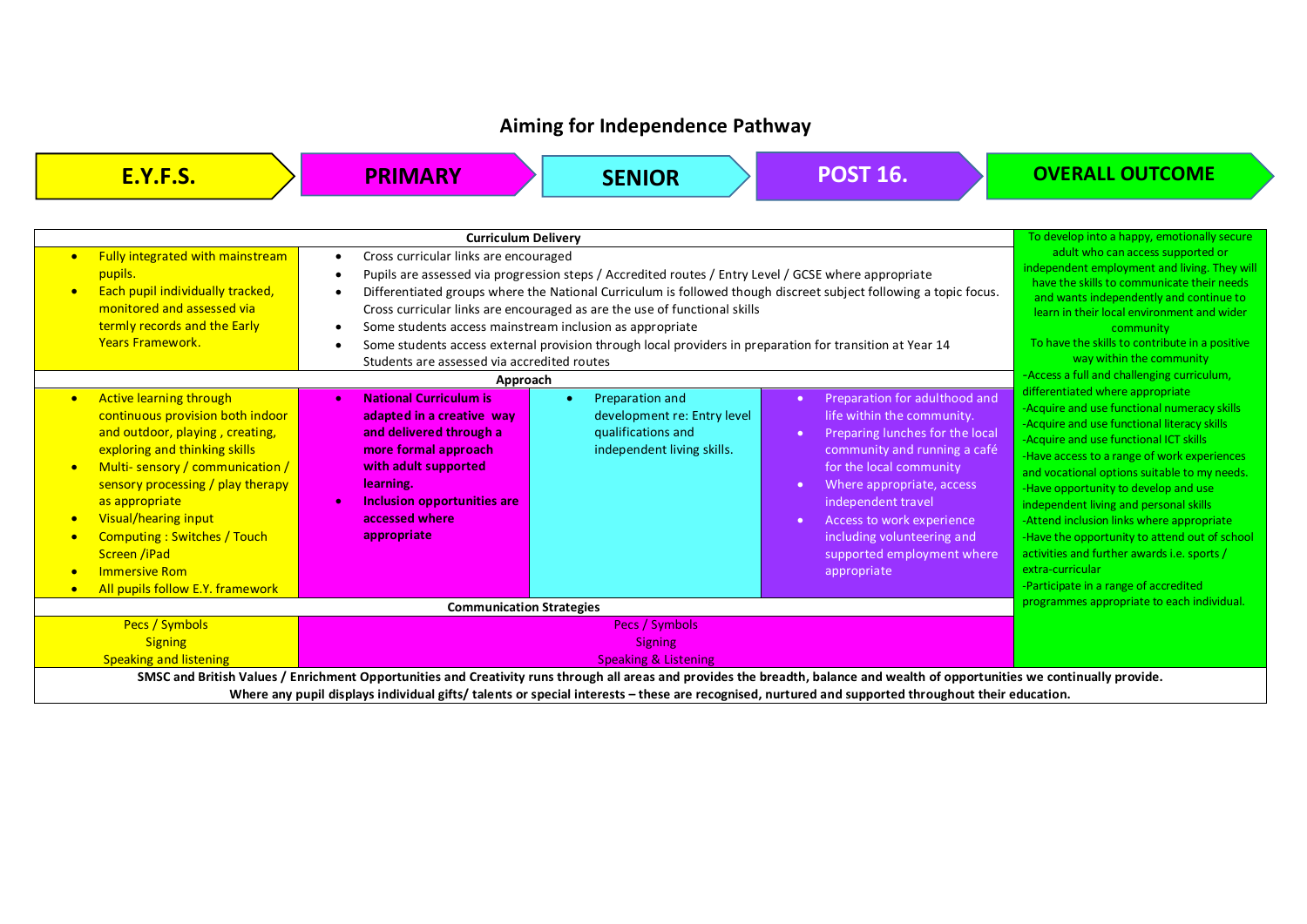## **CURRICULUM.**



 $\overline{\phantom{a}}$ 

D.T.